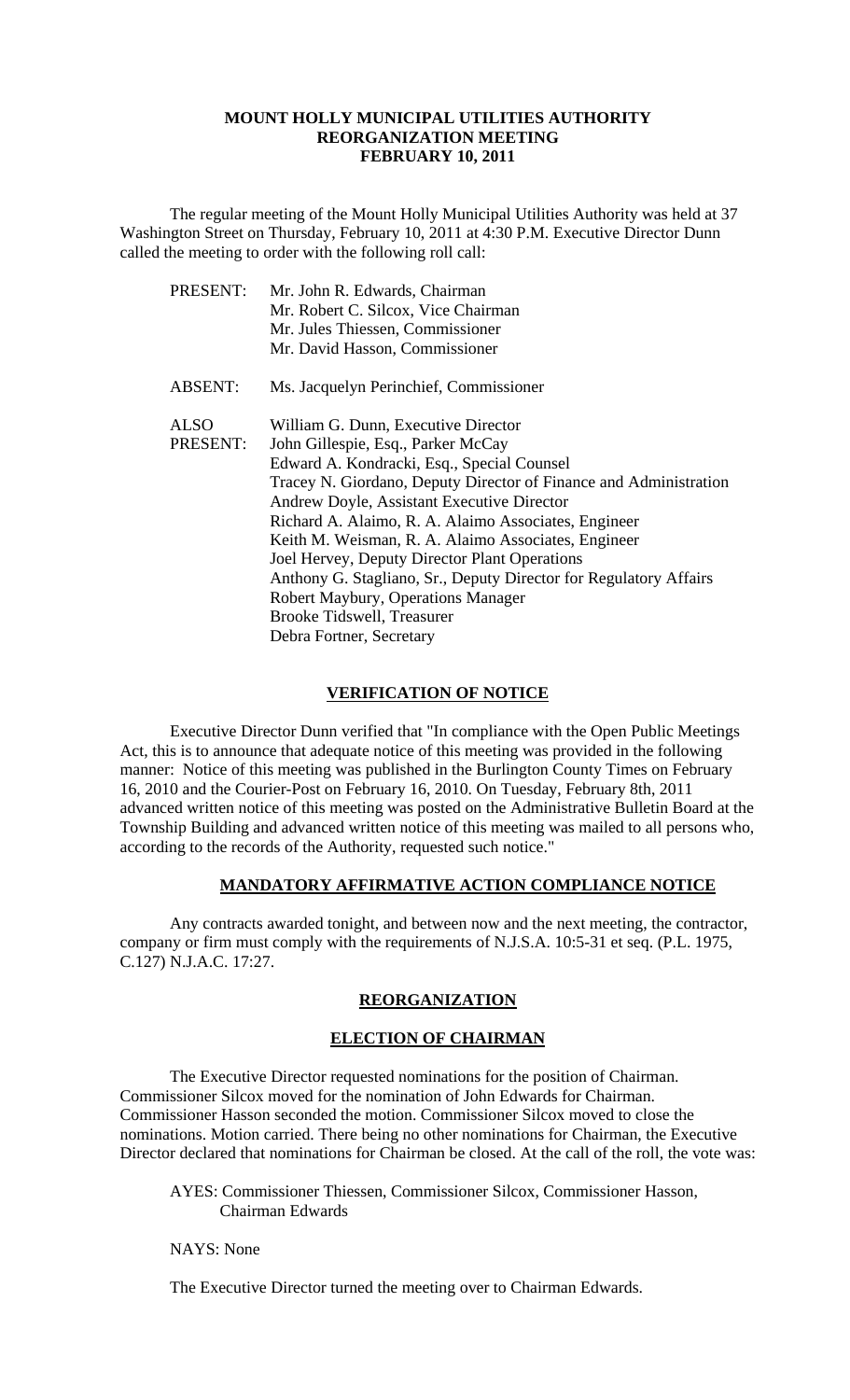# **ELECTION OF VICE CHAIRMAN**

 Chairman Edwards requested nominations for the position of Vice Chairman. Commissioner Hasson moved for the nomination of Commissioner Silcox for Vice Chairman. Commissioner Thiessen seconded the motion. Commissioner Hasson moved to close the nominations. Motion carried. There being no further nominations for Vice Chairman, Chairman Edwards declared the nominations for Vice Chairman be closed. At the call of the roll, the vote was:

 AYES: Commissioner Thiessen, Commissioner Silcox, Commissioner Hasson, Chairman Edwards

NAYS: None

### **ELECTION OF TREASURER**

 Chairman Edwards requested nominations for the position of Treasurer. Commissioner Silcox nominated Brooke Tidswell for Treasurer. Commissioner Hasson seconded the motion. Commissioner Silcox moved to close the nominations. Motion carried. There being no further nominations for Treasurer, Chairman Edwards declared the nominations for Treasurer be closed. At the call of roll, the vote was:

 AYES: Commissioner Thiessen, Commissioner Silcox, Commissioner Hasson, Chairman Edwards

NAYS: None

### **ELECTION OF SECRETARY**

 Chairman Edwards requested nominations for the position of Secretary. Commissioner Hasson nominated Debra Fortner for the position of Secretary who will not receive the \$1500.00 yearly stipend for the position. Commissioner Silcox seconded the motion. Commissioner Hasson moved to close the nominations. Motion carried. There being no further nominations for Secretary, Chairman Edwards declared the nominations for Secretary be closed. At the call of roll the vote was:

 AYES: Commissioner Thiessen, Commissioner Silcox, Commissioner Hasson, Chairman Edwards

NAYS: None

#### **RESOLUTION 2011-09**

### **A RESOLUTION AUTHORIZING PROFESSIONAL SERVICES CONTRACT FOR SOLICITOR FOR MHMUA FOR A 1-YEAR TERM (CONTRACT 2011-1)**

Commissioner Silcox moved for the approval of Resolution 2011-09 authorizing professional services contract of Stephen J. Mushinski of Parker McCay as Solicitor for the Mount Holly Municipal Utilities Authority for a one-year term. Commissioner Hasson seconded the motion. At the call of the roll, the vote was,

 AYES: Commissioner Thiessen, Commissioner Silcox, Commissioner Hasson, Chairman Edwards

NAYS: None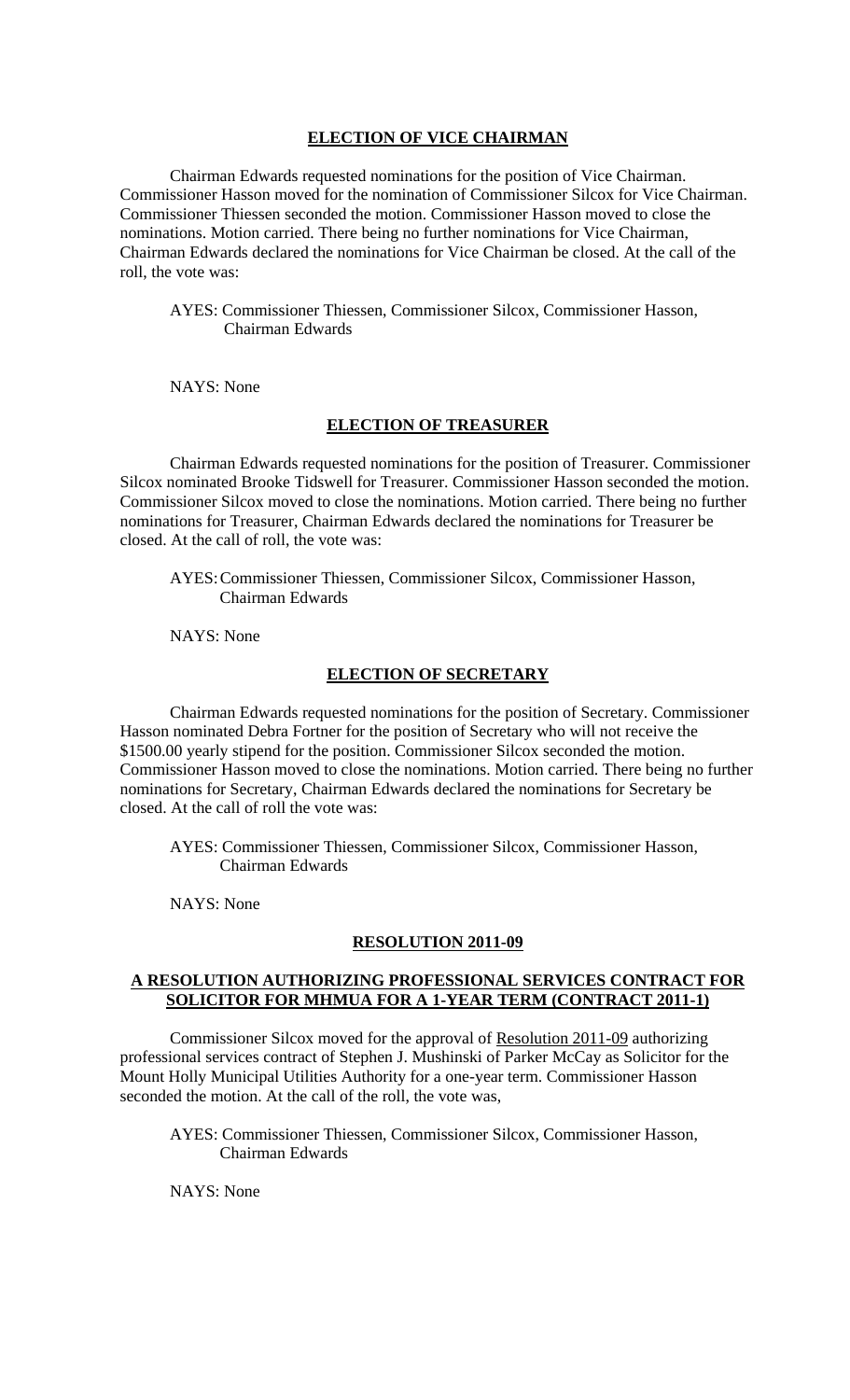## **A RESOLUTION AUTHORIZING PROFESSIONAL SERVICES CONTRACT FOR ENGINEERING FIRM FOR MHMUA FOR A 1-YEAR TERM (CONTRACT 2011-02)**

Commissioner Hasson moved for the approval of Resolution 2011-10 authorizing professional services contract of Richard A. Alaimo Associates as Engineering Firm for the Mount Holly Municipal Utilities Authority for a one-year term. Commissioner Silcox seconded the motion. At the call of the roll, the vote was:

 AYES: Commissioner Thiessen, Commissioner Silcox, Commissioner Hasson Chairman Edwards

NAYS: None

### **RESOLUTION 2011-11**

### **A RESOLUTION AUTHORIZING PROFESSIONAL SERVICES CONTRACT FOR SPECIAL COUNSEL FOR THE MHMUA FOR A 1-YEAR TERM (CONTRACT 2011-03)**

 Commissioner Silcox moved for the approval of Resolution 2011-11 authorizing professional services contract of the Law Offices of Edward A. Kondracki, L.L.C. as Special Counsel for the Mount Holly Municipal Utilities Authority for a one-year term. Commissioner Thiessen seconded the motion. At the call of the roll, the vote was:

 AYES: Commissioner Thiessen, Commissioner Silcox, Commissioner Hasson, Chairman Edwards

NAYS: None

#### **RESOLUTION 2011-12**

### **A RESOLUTION AUTHORIZING PROFESSIONAL SERVICES CONTRACT FOR BOND COUNSEL FOR MHMUA FOR A 1-YEAR TERM (CONTRACT 2011-04)**

 Commissioner Hasson moved for the approval of Resolution 2011-12 authorizing professional services contract of Parker McCay as Bond Counsel for Mount Holly Municipal Utilities Authority for a one-year term. Commissioner Thiessen seconded the motion. At the call of the roll, the vote was:

 AYES: Commissioner Thiessen, Commissioner Silcox, Commissioner Hasson, Chairman Edwards

NAYS: None

#### **RESOLUTION 2011-13**

### **A RESOLUTION AUTHORIZING AN EXTRAORDINARY UNSPECIFIABLE SERVICE CONTRACT FOR ENVIRONMENTAL CONSULTING ENGINEER FOR THE MHMUA FOR A 1-YEAR TERM (CONTRACT 2011-05)**

 Commissioner Silcox moved for the approval of Resolution 2011-13 authorizing an extraordinary unspecifiable service contract with Omni Environmental, LLC as Environmental Consulting Engineer for the Mount Holly Municipal Utilities Authority for a one-year term. Commissioner Thiessen seconded the motion. At the call of the roll, the vote was:

 AYES: Commissioner Thiessen, Commissioner Silcox, Commissioner Hasson, Chairman Edwards

NAYS: None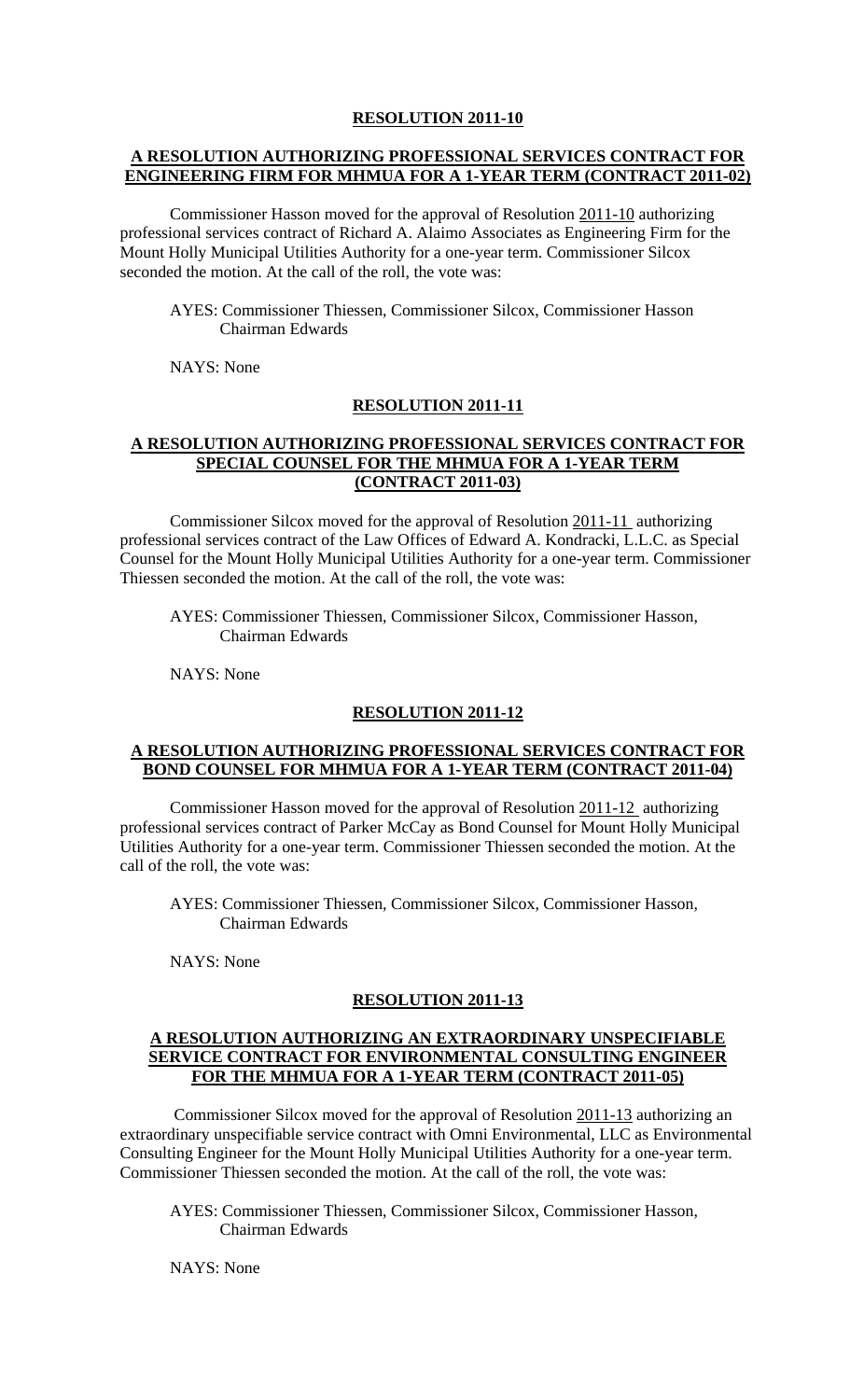# **A RESOLUTION AUTHORIZING AN EXTRAORDINARY UNSPECIFIABLE SERVICE CONTRACT FOR COMPUTER SYSTEMS CONSULTANT FOR THE MHMUA FOR A 1 YEAR TERM (CONTRACT 2011-06)**

 Commissioner Hasson moved for the approval of Resolution 2011-14 authorizing an extraordinary unspecifiable service contract with Hawkins Technologies, LLC as Computer Systems Consultant for the Mount Holly Municipal Utilities Authority for a one-year term. Commissioner Thiessen seconded the motion. At the call of the roll, the vote was:

 AYES: Commissioner Thiessen, Commissioner Silcox, Commissioner Hasson, Chairman Edwards

NAYES: None

### **RESOLUTION 2011-15**

# **A RESOLUTION AUTHORIZING AN EXTRAORDINARY UNSPECIFIABLE SERVICE CONTRACT FOR ELECTRICAL ENGINEERING (CONTRACT 2011-07)**

 Commissioner Hasson moved for the approval of Resolution 2011-15 authorizing an extraordinary unspecifiable service contract with Morehouse Engineering, Inc. as Control Systems & Electrical Engineering Consultant for the Mount Holly Municipal Utilities Authority for a one-year term. Commissioner Thiessen seconded the motion. At the call of the roll, the vote was:

 AYES: Commissioner Thiessen, Commissioner Silcox, Commissioner Hasson, Chairman Edwards

NAYES: None

#### **RESOLUTION 2011-16**

### **A RESOLUTION DESIGNATING OFFICIAL NEWSPAPERS OF THE MHMUA**

 Commissioner Thiessen moved for the approval of Resolution 2011-16 designating the Courier Times and The Camden Courier-Post as official newspapers of the Mount Holly Municipal Authorities. Commissioner Hasson seconded the motion. At the call of the roll, the vote was:

 AYES: Commissioner Thiessen, Commissioner Silcox, Commissioner Hasson, Chairman Edwards

NAYS: None

#### **RESOLUTION 2011-17**

#### **A RESOLUTION DESIGNATING BANKING INSTITUTIONS FOR THE MHMUA**

 Commissioner Silcox moved for the approval of Resolution 2011-17 designating Beneficial Bank as the lead bank with the Mount Holly Municipal Authorities utilizing other banks in Burlington County from time to time. Commissioner Hasson seconded the motion. At the call of the roll the vote was:

 AYES: Commissioner Thiessen, Commissioner Silcox, Commissioner Hasson, Chairman Edwards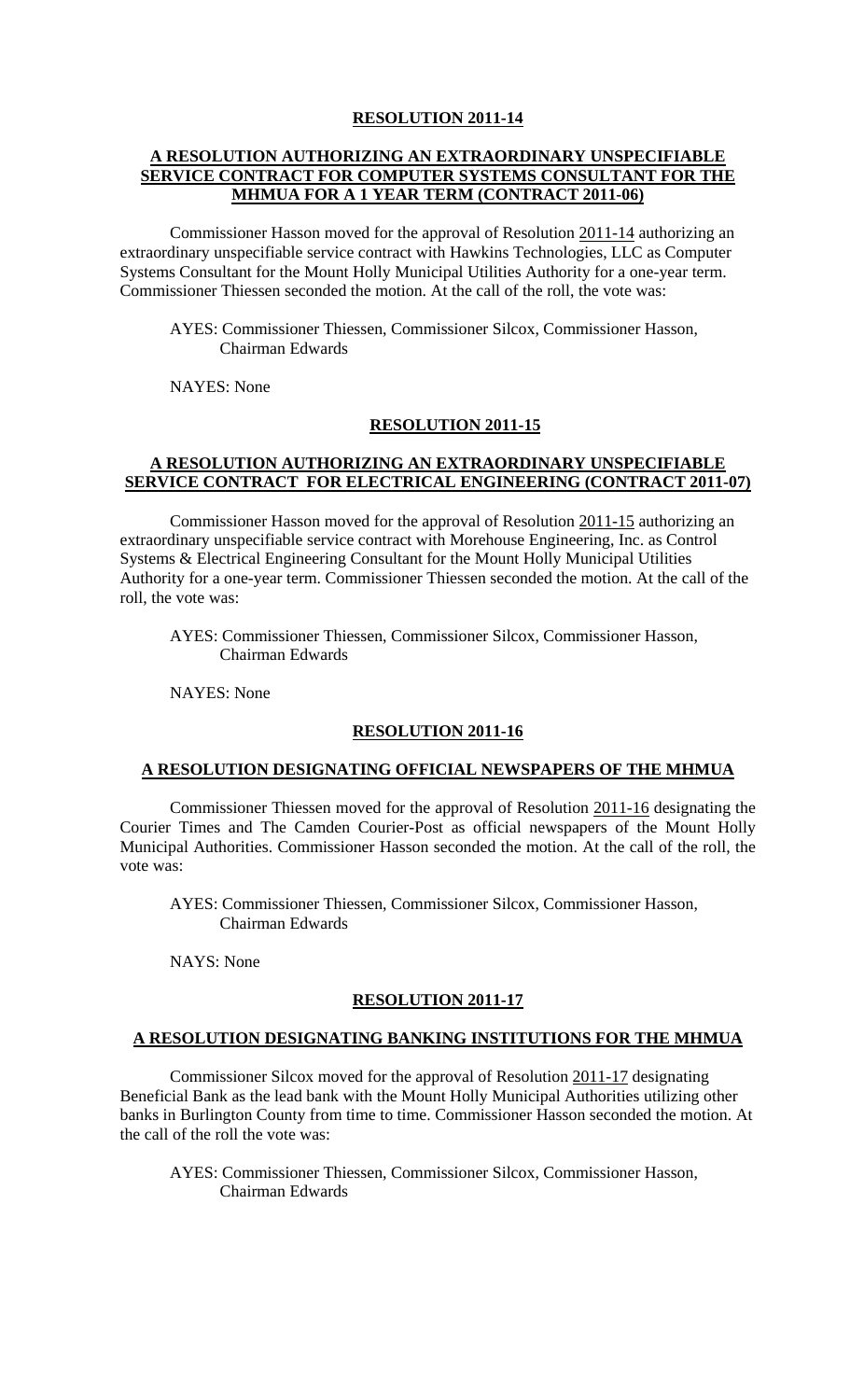# **A RESOLUTION DESIGNATING THE PUBLIC AGENCY COMPLIANCE OFFICER (PACO) FOR THE AUTHORITY FOR THE CURRENT CALENDAR YEAR**

 Commissioner Silcox moved for the approval of Resolution 2011-18 designating William G. Dunn as the Public Agency Compliance Officer for the Mount Holly Municipal Authority for the current calendar year. Commissioner Hasson seconded the motion. At the call of the roll the vote was:

 AYES: Commissioner Thiessen, Commissioner Silcox, Commissioner Hasson, Chairman Edwards

NAYS: None

# **RESOLUTION 2011-19**

# **A RESOLUTION OF THE MOUNT HOLLY MUNICIPAL UTILITIES AUTHORITY AUTHORIZING MEETINGS FOR THE 2011 THROUGH THE 2012 REORGANIZATION MEETING**

 Commissioner Hasson moved for the approval of Resolution 2011-19 authorizing meetings for the 2011 through the 2012 reorganization meeting. Commissioner Silcox seconded the motion. At the call of the roll the vote was:

AYES: Commissioner Silcox, Commissioner Hasson, Chairman Edwards

NAYS: Commissioner Thiessen

Commissioner Thiessen stated he would like to see meeting times moved to 6:00pm.

# **APPROVAL OF MINUTES**

Commissioner Silcox moved for the approval of the minutes of the Regular Meeting of January 13, 2011. Commissioner Hasson seconded the motion. Motion carried.

Commissioner Thiessen abstained.

Commissioner Silcox moved for the approval of the minutes of the Executive Session of January 13, 2011. Commissioner Hasson seconded the motion. Motion carried.

Commissioner Thiessen abstained.

# **OLD BUSINESS**

# **NEW BUSINESS**

# **RESOLUTION 2011-20**

## **A RESOLUTION OF THE MOUNT HOLLY MUNICIPAL UTILITIES AUTHORITY AUTHORIZING CHANGE ORDER NO. 15 TO CONTRACT 2006-1 FOR THE MAPLE AVENUE AND RANCOCAS ROAD, WWTP PROJECT**

Executive Director Dunn explained this change order is to cover some additional missing items from the AE COM design with the intention of going after AE COM for the cost of the missing items.

 Commissioner Silcox moved for the approval of Resolution 2011-20. Commissioner Hasson seconded the motion. At the call of the roll the vote was:

 AYES: Commissioner Thiessen, Commissioner Silcox, Commissioner Hasson, Chairman Edwards

NAYES: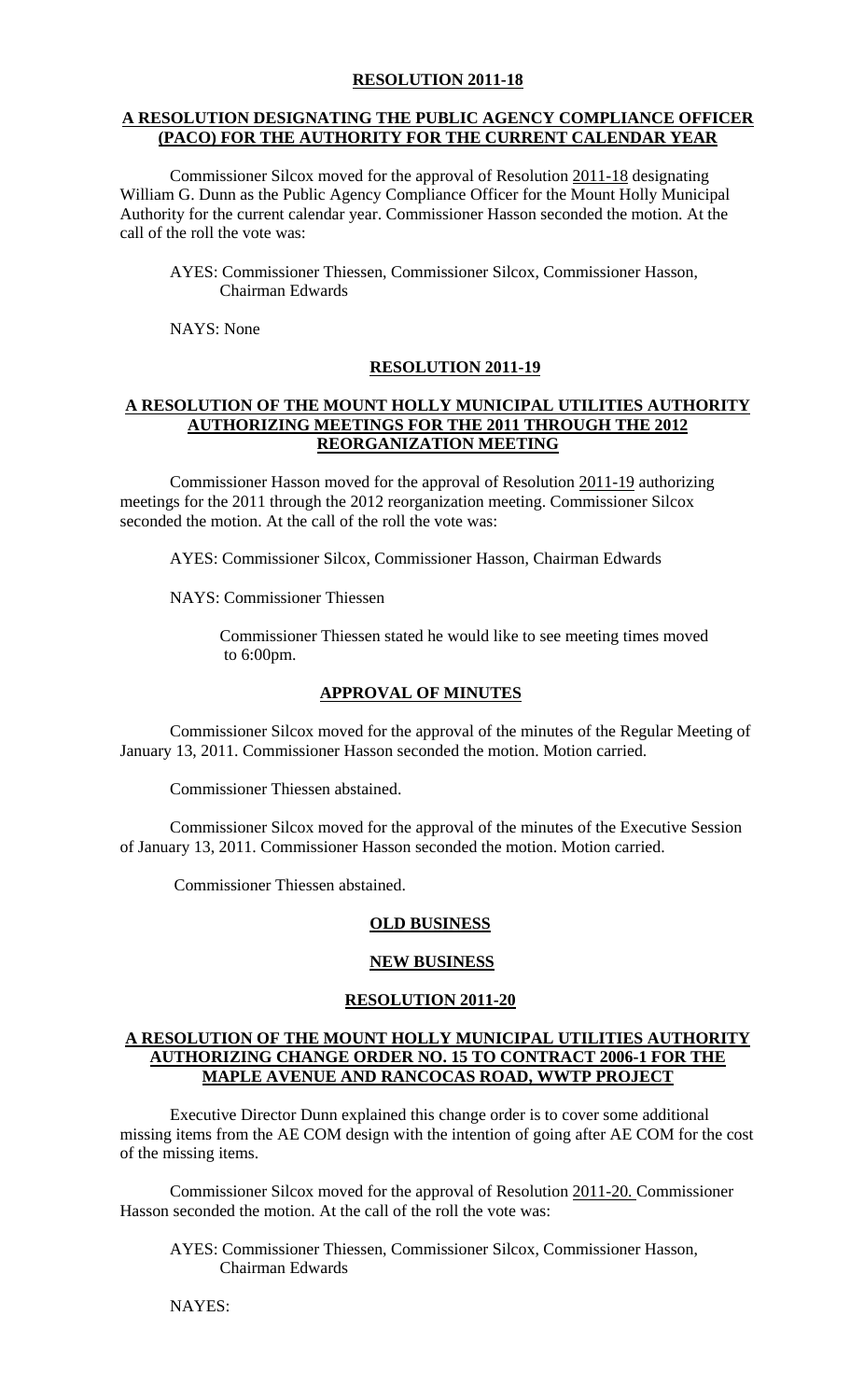# **A RESOLUTION OF THE MOUNT HOLLY MUNICIPAL UTILITIES AUTHORITY AUTHORIZING CHANGE ORDER NO. 16 TO CONTRACT 2006-1 FOR THE MAPLE AVENUE AND RANCOCAS ROAD, WWTP PROJECT**

 Executive Director Dunn stated this change order is for a project involving 800 linear feet of piping, reset valves, and pump motors that will allow for the ability to pump additional flow from the Rancoas Road plant to the Maple Avenue plant. He said that while the Maple Avenue Site is running efficiently, it can do better with more flow. Executive Director Dunn stated that all of this work is being done on the premises of the existing plant. Commissioner Thiessen asked if this had not been anticipated originally. Executive Director Dunn answered that it has been discovered with the use of meters since the new plant is up and running, that the new plant could function more efficiently with more flow. This is a result of the fact that Moorestown and Hainesport are not producing as much flow as was anticipated.

 Commissioner Hasson moved for the approval of Resolution 2011-21 . Commissioner Silcox seconded the motion. At the call of the roll the vote was:

 AYES: Commissioner Thiessen, Commissioner Silcox, Commissioner Hasson, Chairman Edwards

NAYES:

#### **RESOLUTION 2011-22**

## **A RESOLUTION OF THE MOUNT HOLLY MUNICIPAL UTILITIES AUTHORITY HONORING RUSSELL R. REGN**

 Mr. Regn stated it has been an honor to serve the town. Mr. Regn pointed out that, although the resolution credits him with service from 1984-2010, he actually served on the board since 1976. Upon research of Authority records, it was confirmed that Mr. Regn was appointed to the board for the first time in 1978 and served until 1983. He was then reappointed in 1990 and served until 2010, for a period of 25 years collectively.

 Commissioner Hasson moved for the approval of Resolution 2011-22 . Commissioner Silcox seconded the motion. At the call of the roll the vote was:

 AYES: Commissioner Thiessen, Commissioner Silcox, Commissioner Hasson, Chairman Edwards

NAYES:

#### **RESOLUTION 2011-23**

## **A RESOLUTION OF THE MOUNT HOLLY MUNICIPAL UTILITIES AUTHORITY HONORING JOAN L. BOAS**

 Ms. Boas shared that she began with the Authority helping out at Executive Dunn's request for a few months. 23 years later here she is! She stated it has been a pleasure serving the Authority and has always found it very interesting.

 Commissioner Silcox moved for the approval of Resolution 2011-23 . Commissioner Hasson seconded the motion. At the call of the roll the vote was:

 AYES: Commissioner Thiessen, Commissioner Silcox, Commissioner Hasson, Chairman Edwards

NAYES: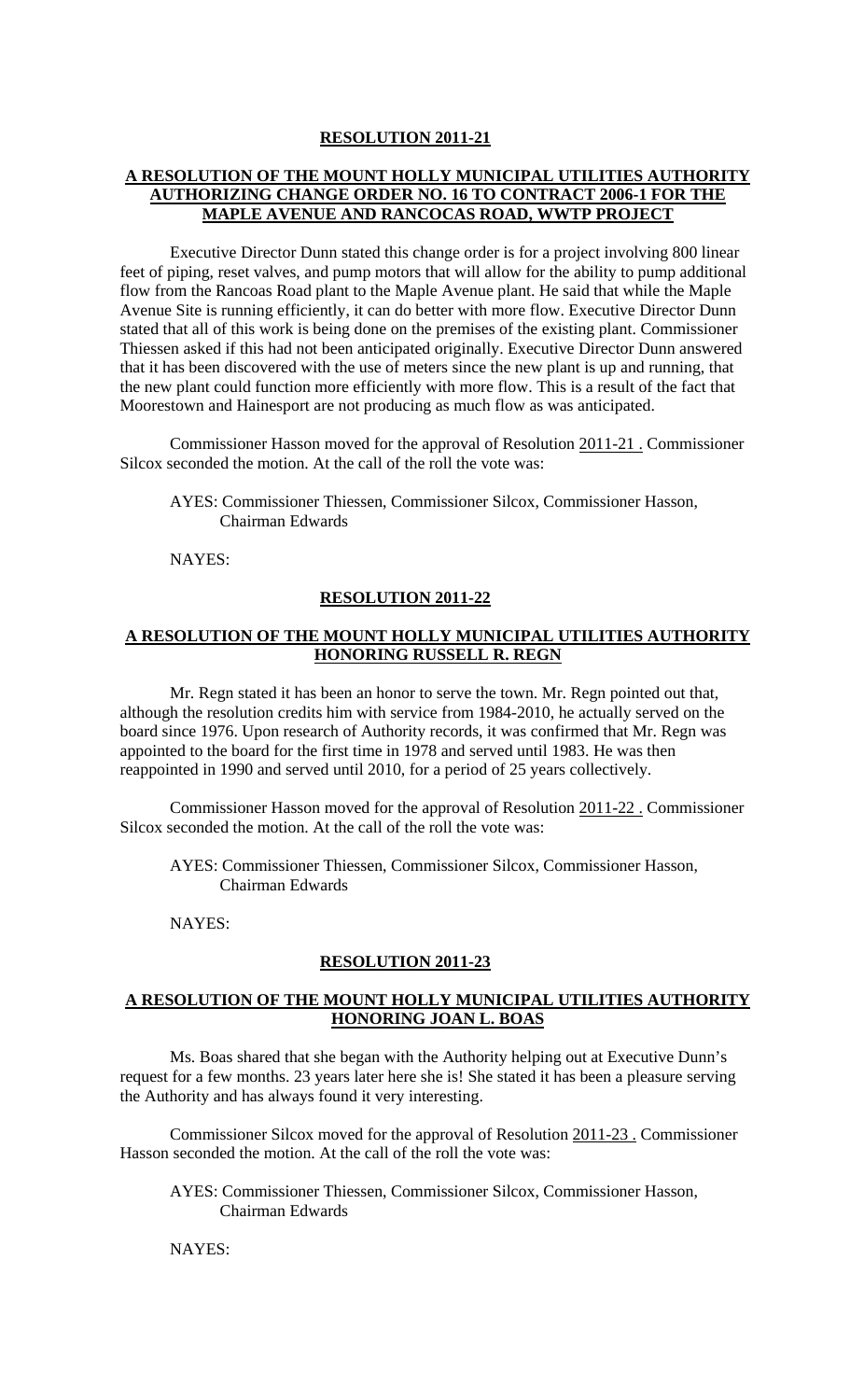# **A RESOLUTION OF THE MOUNT HOLLY MUNICIPAL UTILITIES AUTHORITY APPROVING AMENDMENT TO COLLECTIVE BARGAINING AGREEMENT WITH CONSTRUCTION AND GENERAL LABORERS' UNION LOCAL 172 OF SOUTH JERSEY, AFL-CIO**

 Deputy Director of Regulatory Affairs, Stagliano, explained there have been several occasions where employees have acquired licenses that benefited, or were needed by, the Authority. Since these items ultimately save the Authority money, the union has requested inclusion of the reimbursement for these items in their contracts.

 Commissioner Silcox moved for the approval of Resolution 2011-24. Commissioner Thiessen seconded the motion. At the call of the roll the vote was:

 AYES: Commissioner Thiessen, Commissioner Silcox, Commissioner Hasson, Chairman Edwards

NAYES:

#### **RESOLUTION 2011-25**

# **A RESOLUTION OF THE MOUNT HOLLY MUNICIPAL UTILITIES AUTHORITY APPROVING AMENDMENT TO COLLECTIVE BARGAINING AGREEMENT WITH THE MOUNT HOLLY MUNICIPAL UTILITIES AUTHORITY SUPERVISORS UNION**

 Commissioner Hasson moved for the approval of Resolution 2011-25. Commissioner Thiessen seconded the motion. At the call of the roll the vote was:

 AYES: Commissioner Thiessen, Commissioner Silcox, Commissioner Hasson, Chairman Edwards

NAYES:

## **RESOLUTION 2011-26**

# **A RESOLUTION APPROVING THE OPERATING EXPENSES FOR THE MONTH OF JANUARY 2011**

Commissioner Hasson moved for the approval of Resolution 2011-26. Commissioner Silcox seconded the motion. At the call of the roll, the vote was:

AYES: Commissioner Thiessen, Commissioner Silcox, Commissioner Hasson, Chairman Edwards

NAYS: None

#### **RESOLUTION 2011-26A**

### **A RESOLUTION APPROVING THE SEWER REFUNDS FOR THE MONTH OF JANUARY 2011**

Commissioner Hasson moved for the approval of Resolution 2011-26A. Commissioner Thiessen seconded the motion. At the call of the roll, the vote was:

AYES: Commissioner Thiessen, Commissioner Silcox, Commissioner Hasson, Chairman Edwards

NAYS: None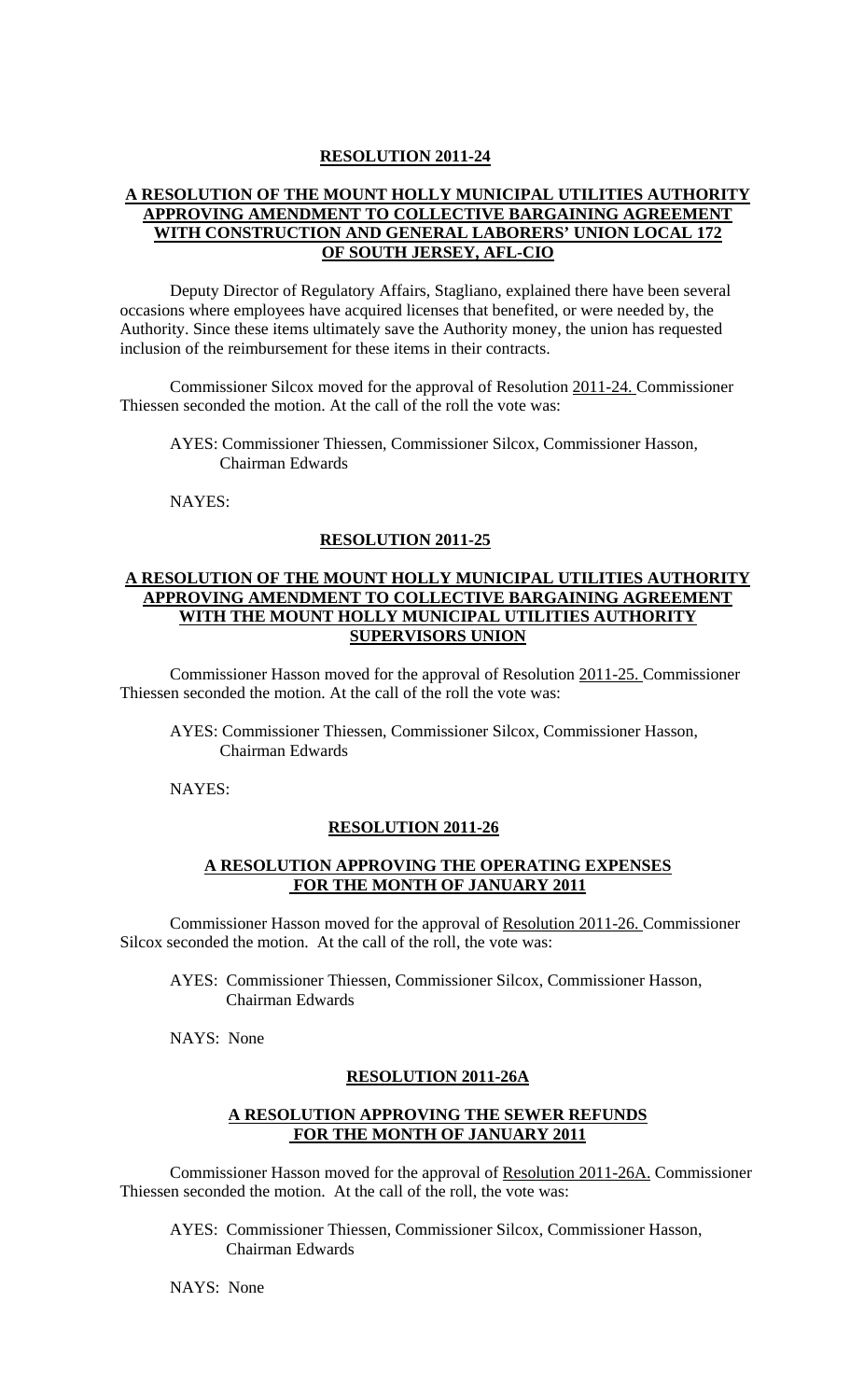# **A RESOLUTION APPROVING THE EXPENDITURES FOR THE MONTH OF JANUARY FROM THE ESCROW FUND**

Commissioner Silcox moved for the approval of Resolution 2011-27. Commissioner Hasson seconded the motion. At the call of the roll, the vote was:

AYES: Commissioner Thiessen, Commissioner Silcox, Commissioner Hasson Chairman Edwards

NAYS: None

#### **RESOLUTION 2011-28**

#### **A RESOLUTION APPROVING EXPENDITURES FOR THE MONTH OF JANUARY 2011 FROM THE IMPROVEMENT AND REPLACEMENT FUND**

Commissioner Hasson moved for the approval of Resolution 2011-28. Commissioner Thiessen seconded the motion. At the call of the roll, the vote was:

AYES: Commissioner Thiessen, Commissioner Silcox, Commissioner Hasson, Chairman Edwards

NAYS: None

#### **RESOLUTION 2011-29**

# **A RESOLUTION APPROVING THE EXPENDITURES FOR THE MONTH OF JANUARY 2011 FROM THE 2007-2010 PROJECT CONSTRUCTION ACCOUNT (PLANT EXPANSION)**

Commissioner Silcox moved for the approval of Resolution 2011-29. Commissioner Thiessen seconded the motion. At the call of the roll, the vote was:

AYES: Commissioner Thiessen, Commissioner Silcox, Commissioner Hasson, Chairman Edwards

NAYS: None

#### **RESOLUTION 2011-30**

# **A RESOLUTION APPROVING THE EXPENDITURES FOR THE MONTH OF JANUARY 2011 FROM THE 2007-2010 PROJECT CONSTRUCTION ACCOUNT (EDWARD STREET PUMP STATION)**

Commissioner Hasson moved for the approval of Resolution 2011-30. Commissioner Silcox seconded the motion. At the call of the roll, the vote was:

AYES: Commissioner Thiessen, Commissioner Silcox, Commissioner Hasson, Chairman Edwards

NAYS: None

#### **COMMUNICATIONS**

Executive Director Dunn reported that there were no communications.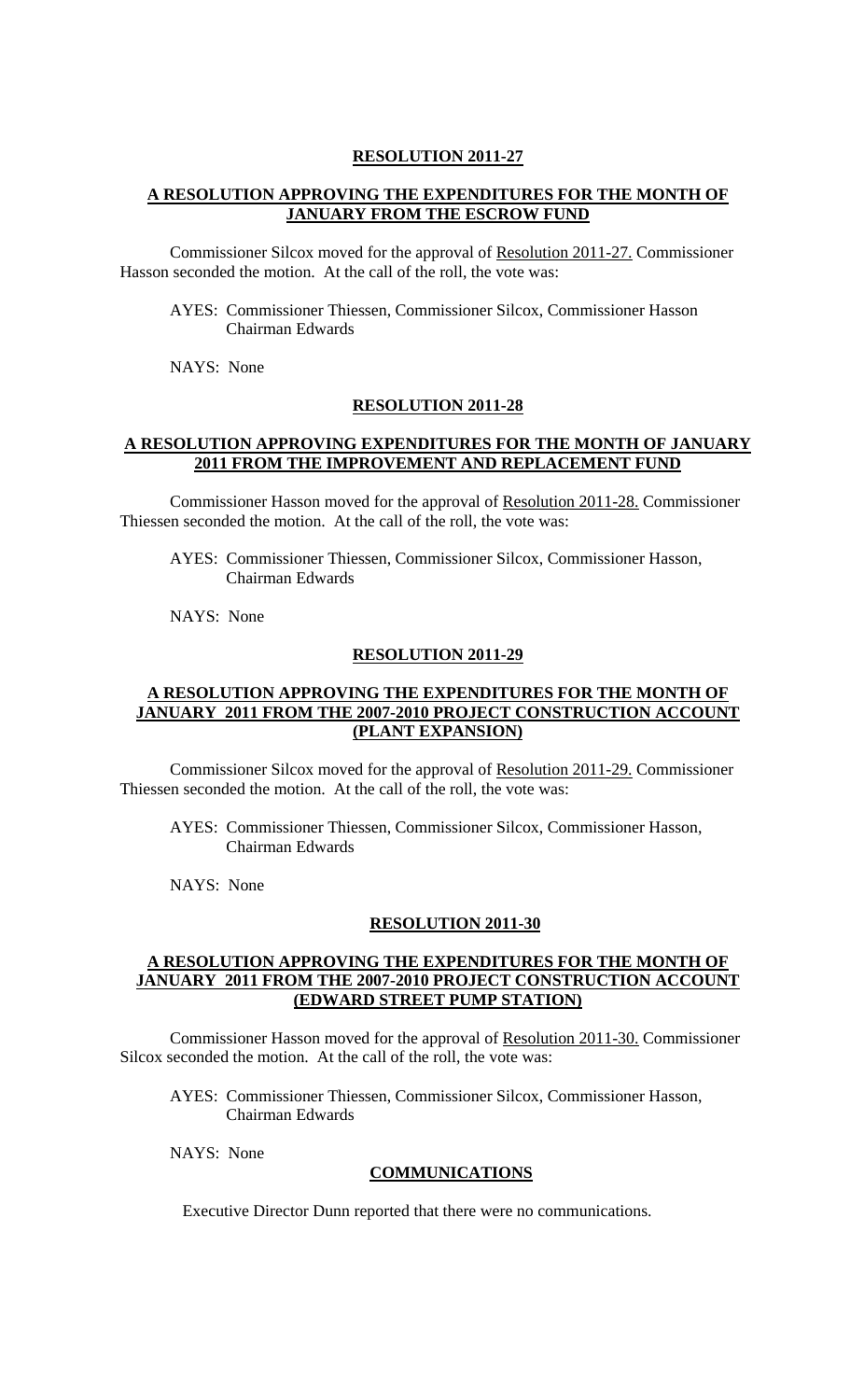### **MATTERS TO BE PRESENTED BY THE PUBLIC**

 Kevin Brown of Lincoln Avenue in Mount Holly asked if, in regards to resolutions 2011-09 through 2011-15, others besides the awardees were allowed to apply, and, were the best ones chosen from the applicants? Executive Director Dunn replied yes to both questions. Mr. Brown requested the exact dollar amounts of the change orders for resolutions 2011-20 and 2011-21. Deputy Director of Finance and Administration, Giordano, stated resolution 2011-20 was for an increase of \$10, 697.85 and 2011-21 was for an increase of \$89,500.00.

 Mr. Brown also extended a thank you to Joan Boas and Russ Regn for their service to the Mount Holly Municipal Utilities Authority.

# **REPORT OF THE EXECUTIVE DIRECTOR**

Executive Director Dunn reported that the plant expansion project is proceeding as expected. He stated there has been some minor slow down as a result of weather conditions; the clean up will not begin until spring. At this time the project is ahead of schedule and, barring any unforeseen issues, the cost of the overall project will end up coming in around the original bid price or slightly under.

# **REPORT OF THE ENGINEER**

The Report of the Engineer was received.

### **REPORT OF THE DEPUTY DIRECTOR FOR PLANT OPERATIONS**

The Deputy Director for Plant Operations' report was received.

 Commissioner Thiessen asked who conducts an investigation when an odor complaint is received. Executive Director Dunn stated Authority Employees normally investigate, although occasionally outside assistance is necessary. Deputy Director for Plant Operations added it is usually the Authorities Collections Department's employees who respond to odor complaints.

### **REPORT OF THE DEPUTY DIRECTOR FOR REGULATORY AFFAIRS**

The Report of the Deputy Director for Regulatory Affairs was received.

# **REPORT OF THE SOLICITOR**

The Solicitor had nothing further to report.

#### **REPORT OF THE DEPUTY DIRECTOR OF FINANCE AND ADMINISTRATION**

The Deputy Director of Finance and Administration's reports were received.

# **AUTHORITY STATUS REPORT OF NEW TREATMENT FACILITY**

The Authority Status Report of New Treatment Facility was received.

# **OTHER NEW BUSINESS**

There was no other new business to be presented.

### **ADJOURNMENT**

 Commissioner Thiessen moved for adjournment. Commissioner Hasson seconded the motion. Chairman Edwards adjourned the meeting at 5:10 pm.

Respectfully submitted,